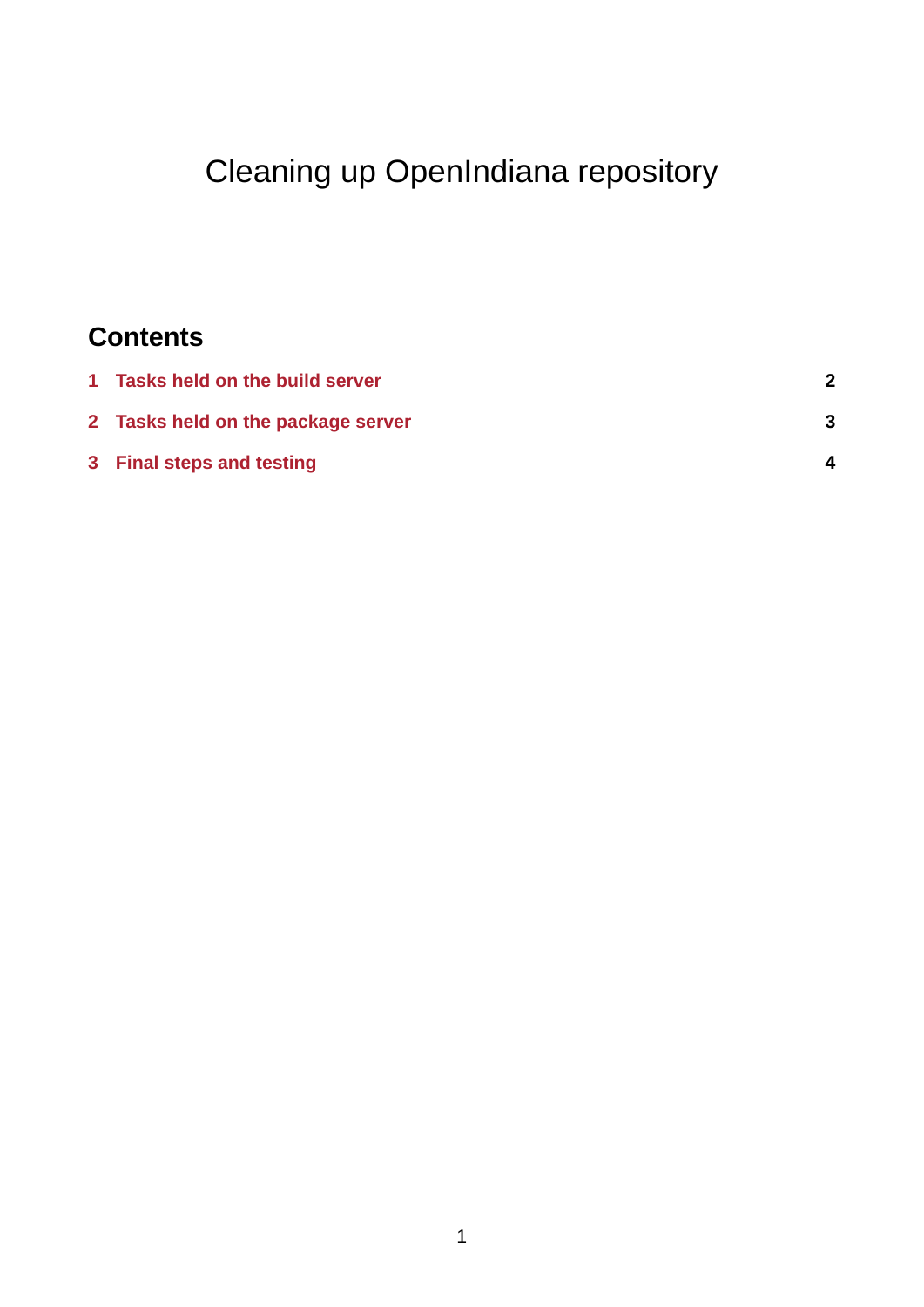#### **NOTE:**

This is an internal document provided mostly for OpenIndiana maintainers

Due to current CI practices, OpenIndiana Hipster repository tend to bloat with old package versions. This causes several issues:

- pkg(1) starts consuming a lot of memory during planning stage;
- refreshing repository index becomes the longest step in Jenkins build jobs;
- storage space is wasted on pkg and build servers.

To fix these issues currently periodic manual cleanup is necessary. Note that during cleanup we preserve only latest versions of packages. Given that it's usually just 10-20% of all published packages, using pkgrepo remove is impractical.

The cleanup should be done on two sides: on the side of pkg server (pkg.openindiana.org) and on build server (hipster.openindiana.org) to avoid resyncing old package versions from build server to the pkg depot server.

Be sure to disable Jenkins jobs prior to the operation.

As transfering packages takes significant time (about an hour on build server and several hours on pkg server), you likely want to perform operations on both of them simultaneously.

### <span id="page-1-0"></span>**1 Tasks held on the build server**

We should cleanup packages produced by illumos-gate and oi-userland Jenkins jobs.

We generally don't care about packages, produced by illumos-gate build job. They can be simply removed. Remove them from build area:

```
cd /jenkins/jobs/illumos-qate/workspace/components/openindiana/illumos-qate/
rm fr build/i386/pkgre*
rm - fr illumos-gate/packages/i386/nightly*
```
and repository:

```
cd /jenkins/jobs/illumos-gate/workspace/i386/repo/
rm - fr publisher/openindiana.org/*
```
Packages, produced by oi-userland build job, are used to generate userland-incorporation, so we can't just drop them. We create new repository and populate it with latest packages. This step takes some time, so be sure to run it in screen or tmux environment.

```
cd /jenkins/jobs/oi-userland/workspace/i386/repo/
mkdir repo.new
cp repo/pkg5.repository repo.new/
pkgrecv -s repo --newest | tee pkg-list
cat pkg-list | split -1 100
for i in $(1s x^*); do pkgrecv -s repo -d repo.new $(cat $i); done
```
Check that resulting repo contains all packages from old repository (diff should be empty).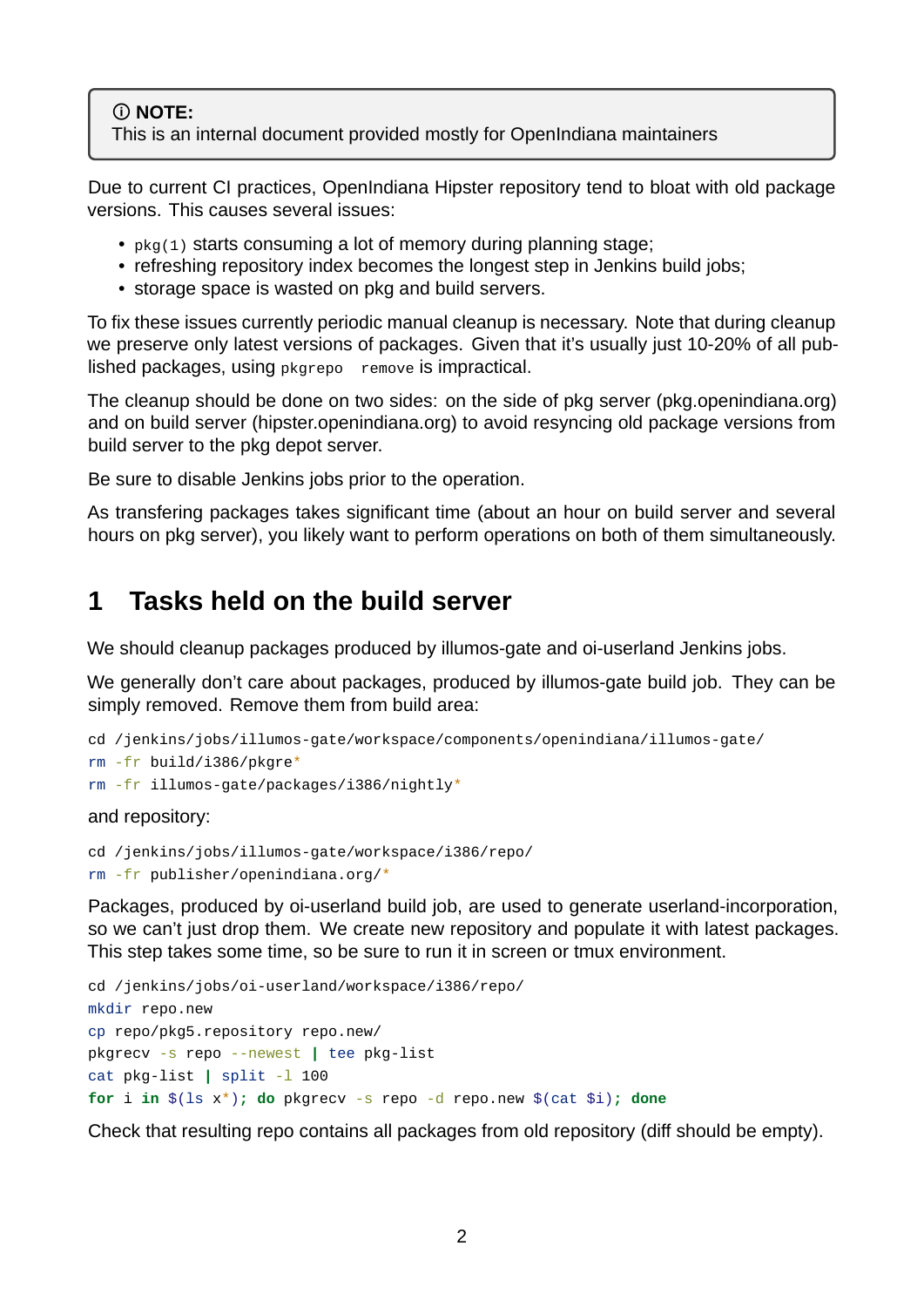$pkgrecv -s repo -newest > /tmp/old.packages$  $pkgrecv - s$  repo.new  $-$ -newest > /tmp/new.packages diff -u /tmp/old.packages /tmp/new.packages

If diff is not empty, investigate the issue and use pkgrecv to transfer missing packages individually.

When everything is fine, perform final cleanup.

```
pkgrepo -s repo.new rebuild
rm x* pkg-list
```
Now you are ready to replace old repository with the new one.

rm -fr repo mv repo.new repo

#### **2 Tasks held on the package server**

The procedure is essentially the same, we create new repository and transfer latest packages and custom scripts from the old repository to the new one. Scripts mentioned here are partially used by rsync jobs to update repository and partially can be used by pkg server administrator to perform repository maintenance.

You should start by creating new filesystem for the repository. File systems on the pkg server has UUID in its name, it's replaced by literal uuto here.

zfs create zones/UUID/data/repos/pkg.openindiana.org/hipster-new

Copy necessary scripts and files from old repository:

```
cp - r /data/repos/pkg.openindiana.org/hipster/{pkg5.repository, scripts, add-
```
- $\leftrightarrow$  content.sh}
- $\hookrightarrow$  /data/repos/pkg.openindiana.org/hipster-new/

Make necessary directories:

cd /data/repos/pkg.openindiana.org/hipster-new mkdir .empty .temp .temp/.openindiana.org

Transfer data from current repository (the script essentially does the same batched pkgrecv as we've done on the build server):

bash scripts/create-new-repo.sh

Check that resulting repo contains all packages from old repository (diff should be empty).

```
pkgrecv -s /data/repos/pkg.openindiana.org/hipster-new/ --newest > /tmp/new.packages
pkgrecv -s /data/repos/pkg.openindiana.org/hipster/ --newest > /tmp/old.packages
diff -u /tmp/old.packages /tmp/new.packages
```
If diff is not empty, investigate the issue and use pkgrecv to transfer missing packages individually.

When everything is fine, perform final cleanup.